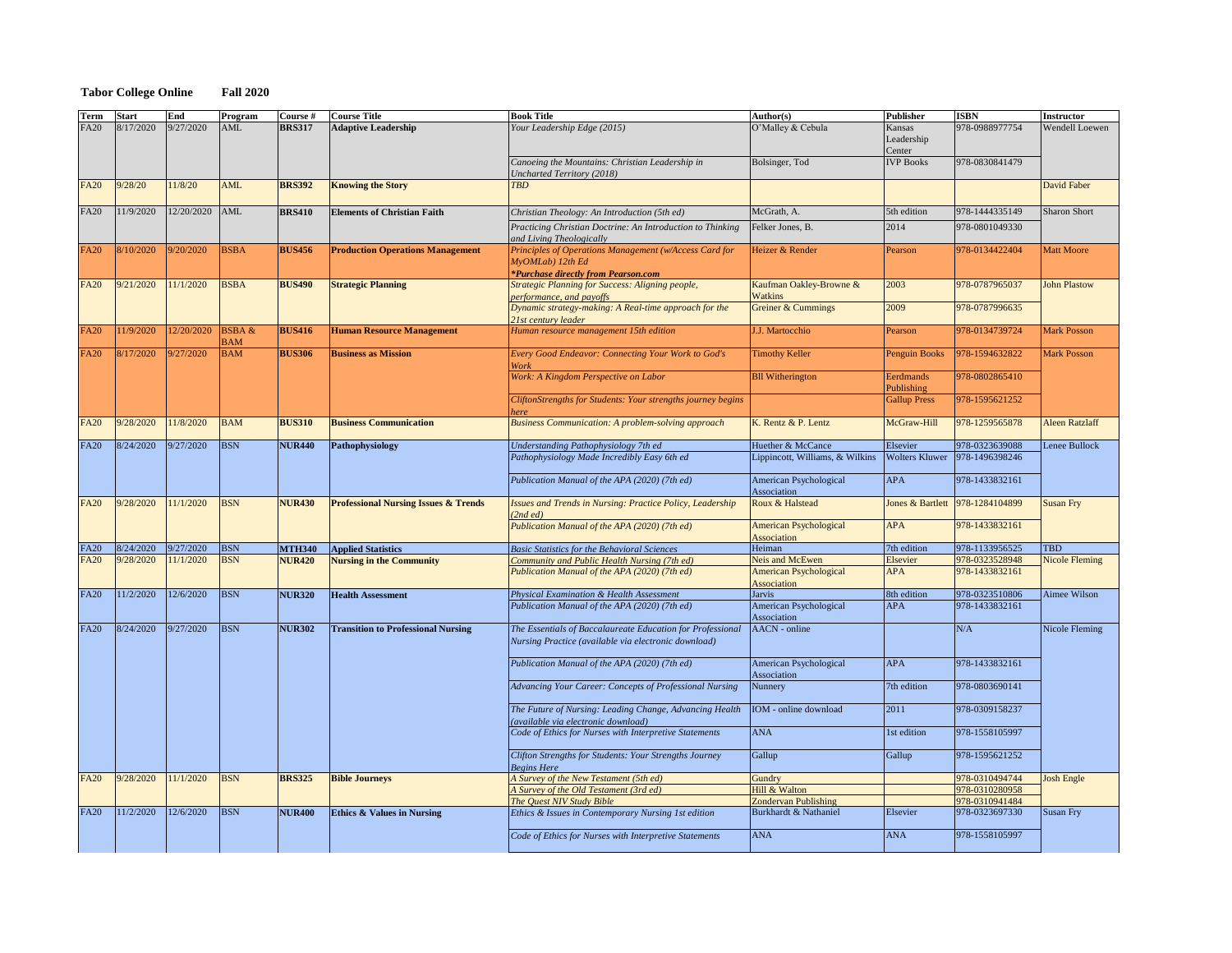|  |  |  | Publication Manual of the American Psychological       | <b>APA</b>    | APA    | $ 978-1433832161 $ |  |
|--|--|--|--------------------------------------------------------|---------------|--------|--------------------|--|
|  |  |  | <b>Association 7th ed</b>                              |               |        |                    |  |
|  |  |  | Clifton Strengths for Students: Your Strengths Journey | <b>School</b> | Gallup | 978-1595621252     |  |
|  |  |  | <b>Begins Here</b>                                     |               |        |                    |  |

| FA20        | 8/24/2020            | 10/18/2020            | <b>CRJ</b> | <b>CRJ203</b>  | <b>Criminal Justice in America</b>                                    | <b>TBD</b>                                                                                                                                                      |                                                |                                                            |                                   |                      |
|-------------|----------------------|-----------------------|------------|----------------|-----------------------------------------------------------------------|-----------------------------------------------------------------------------------------------------------------------------------------------------------------|------------------------------------------------|------------------------------------------------------------|-----------------------------------|----------------------|
| <b>FA20</b> | 9/28/2020            | 11/1/2020             | <b>CRJ</b> | <b>BRS325</b>  | <b>Bible Journeys (together with BSN</b>                              | A Survey of the New Testament (5th ed)                                                                                                                          | Gundry                                         |                                                            | 978-0310494744                    | <b>Josh Engle</b>    |
|             |                      |                       |            |                | students)                                                             | A Survey of the Old Testament (3rd ed)                                                                                                                          | Hill & Walton                                  |                                                            | 978-0310280958                    |                      |
| FA20        |                      | 10/19/2020 12/20/2020 | <b>CRJ</b> | <b>CRJ304</b>  | <b>Criminology</b>                                                    | <b>TBD</b>                                                                                                                                                      |                                                |                                                            |                                   |                      |
| <b>FA20</b> | 8/24/2020            | 10/18/2020            | <b>MBA</b> | <b>BUS530</b>  | <b>Managerial Accounting &amp; Finance</b>                            | Fundamentals of financial management, Concise (9th ed.)                                                                                                         | Brigham, E.F. Houston, J.F.                    | Cengage                                                    | 978-1305635937                    | <b>Kirk Jackson</b>  |
|             |                      |                       |            |                |                                                                       | Texas Instruments BA II Plus or other similar financial<br>calculator                                                                                           |                                                |                                                            |                                   |                      |
| <b>FA20</b> |                      | 10/19/2020 12/20/2020 | <b>MBA</b> | <b>BUS541</b>  | <b>Managerial Economics</b>                                           | Managerial economics and organizational architecture (6th<br>ed(2016)                                                                                           | Brickley, J., Smith, C., & Zimmerr McGraw Hill | Irwin                                                      | 978-0073523149                    | Robert Lloyd         |
| <b>FA20</b> | 8/24/2020            | 10/18/2020            | <b>MBA</b> | <b>BUS666</b>  | <b>Leadership Practices</b>                                           | The Leadership Challenge (6th ed)                                                                                                                               | James Kouzes & Barry Posner                    | Jossey Bass                                                | 978-1119278962                    | Norm Duncan          |
|             |                      |                       |            |                |                                                                       | <b>HBR's 10 Must Reads on Leadership</b>                                                                                                                        | <b>Harvard Business Review Press</b>           |                                                            | 978-1422157978                    |                      |
| <b>FA20</b> |                      | 10/19/2020 12/20/2020 | <b>MBA</b> | <b>BUS 667</b> | <b>Leadership Strategies</b>                                          | On becoming a leader.<br>Developing the leader within you 2.0.                                                                                                  | <b>Warren Bennis</b><br>John Maxwell           | Perseus<br><b>Thomas Neslon</b>                            | 978-0465014088<br>978-0718073992  | John Plastow         |
|             |                      |                       |            |                |                                                                       | A Collective Biography of Twelve World-Class Leaders: A<br>Study on Developing Exemplary Leaders (Paperback)                                                    | J.R. Shoup                                     | Rowman $&$<br>Littlefield                                  | 978-0761831594                    |                      |
| <b>FA20</b> | 8/24/2020            | 10/18/2020            | <b>MBA</b> | <b>BUS 511</b> | <b>Case Studies in Ethical Leadership</b>                             | Business ethics today: Foundations (2011)                                                                                                                       | Clements, P.                                   | Center for<br>Christian<br><b>Business Ethics</b><br>Today | 978-1936927005                    | <b>Matt Johnson</b>  |
|             |                      |                       |            |                |                                                                       | Just Business: Christian ethics for the marketplace (2018)                                                                                                      | Hill, A.                                       | <b>IVP</b> Academic                                        | 978-0830851980                    |                      |
|             |                      |                       |            |                |                                                                       | A place for truth (2010)                                                                                                                                        | Willard, D. (ed.)                              |                                                            | Intervarsity Press 978-0830838455 |                      |
| <b>FA20</b> | 8/24/20              | 9/20/20               | <b>MEI</b> | <b>BRS</b> 522 | <b>Spiritual Formation: Advance (Onsite</b><br><b>Advance</b> )       | <b>Starting Something New: Spiritual Direction for Your God-</b><br>Given Dream (2015)                                                                          | Booram, B.                                     |                                                            | 978-0830835973                    | <b>Rick Bartlett</b> |
|             |                      |                       |            |                |                                                                       | Daring Greatly (2012)                                                                                                                                           | Brown, B.                                      |                                                            | 978-1592408412                    |                      |
|             |                      |                       |            |                |                                                                       | <b>LEMON Leadership (2010)</b>                                                                                                                                  | Johnson, B.                                    |                                                            | 978-0967854168                    |                      |
|             |                      |                       |            |                |                                                                       | A Manual for Writers of Research Papers, Theses, and<br><b>Dissertations, Ninth Edition</b>                                                                     | Turabian, K                                    | University of<br><b>Chicago Press</b>                      | 978-0226430577                    |                      |
| <b>FA20</b> | 9/7/2020             | 10/18/2020            | <b>MEI</b> | <b>BRS514</b>  | <b>Ministry Design and Delivery</b>                                   | Holy Conversations: Strategic Planning as a Spiritual<br><b>Practice for Congregations (2003)</b>                                                               | Rendle, Gil & Mann, Alice                      | Rowman &<br>Littlefield                                    | 978-1566992862                    | Mike Spinelli        |
|             |                      |                       |            |                |                                                                       | Strategic Project Management Made Simple: Practical Tools Schmidt, Terry<br>for Leaders and Teams (2009)                                                        |                                                | John Wiley $\&$<br><b>Sons</b>                             | 978-0470911582                    |                      |
|             |                      |                       |            |                |                                                                       | The Serving Leader: 10th Anniversary Edition (2016)                                                                                                             | Stahl-Wert & Jennings                          |                                                            | 978-1626566149                    |                      |
| <b>FA20</b> | 10/19/2020 12/6/2020 |                       | <b>MEI</b> | <b>BRS516</b>  | <b>Entrepreneurial Leadership</b>                                     | I am a Follower: The Way, Truth and Life of Following Jesus Sweet<br>(2012)                                                                                     |                                                |                                                            | 978-0849946387                    | David Phillips       |
|             |                      |                       |            |                |                                                                       | Ethnography As A Pastoral Practice: An Introduction (2008) Mary Clark Moschella                                                                                 |                                                | <b>Pilgrim Press</b>                                       | 978-0829817744                    |                      |
|             |                      |                       |            |                |                                                                       | Systems Thinking For Social Change: A Practical Guide to<br>Solving Complex Problems, Avoiding Unintended<br>Consequences, and Achieving Lasting Results (2015) | David Peter Stroh                              | <b>Chelsea Green</b><br>Publishing                         | 978-1603585804                    |                      |
|             |                      |                       |            |                |                                                                       | The Corporate Culture Survival Guide (2019)                                                                                                                     | Edgar H. Schein and Peter A.<br>Schein         | Wiley                                                      | 978-1119212287                    |                      |
| <b>FA20</b> | 8/24/2020            | 10/18/2020            | <b>MSN</b> | <b>NUR 670</b> | <b>Building Effective Communication &amp;</b><br><b>Relationships</b> | Publication Manual of the APA (2020) (7th ed)                                                                                                                   | <b>American Psychological</b><br>Association   | <b>APA</b>                                                 | 978-1433832161                    | Marlene Pietrocola   |
|             |                      |                       |            |                |                                                                       | A First Look at Communication Theory (2019)                                                                                                                     | Griffin, Ledbetter, & Sparks                   | 10th edition                                               | 978-1260132434                    |                      |
|             |                      |                       |            |                |                                                                       | Everyone Communicates - Few Connect. what the moste<br>effective people do differently                                                                          | Maxwell                                        |                                                            | 978-078521450                     |                      |
|             |                      |                       |            |                |                                                                       | <b>Strategic Management - Communication for Leaders</b>                                                                                                         | Wlaker                                         | 4th edition                                                | 978-0999486122                    |                      |
| <b>FA20</b> | 8/24/2020            | 10/18/2020            | <b>MSN</b> | <b>NUR560</b>  | <b>Nursing Leadership &amp; Advance Role</b><br><b>Development</b>    | Advanced practice nursing: Essential knowledge for the<br>profession                                                                                            | DeNisco, S.M.                                  | 4th edition                                                | 978-1284176124                    | <b>Nicole Thede</b>  |
|             |                      |                       |            |                |                                                                       | The new leadership challenge: Creating the future of nursing Grossman, S.C. & Valiga, T.M.                                                                      |                                                | 5th edition                                                | 978-0803657663                    |                      |
|             |                      |                       |            |                |                                                                       | Publication Manual of the APA (2020) (7th ed)                                                                                                                   | American Psychological<br>Association          | <b>APA</b>                                                 | 978-1433832161                    |                      |